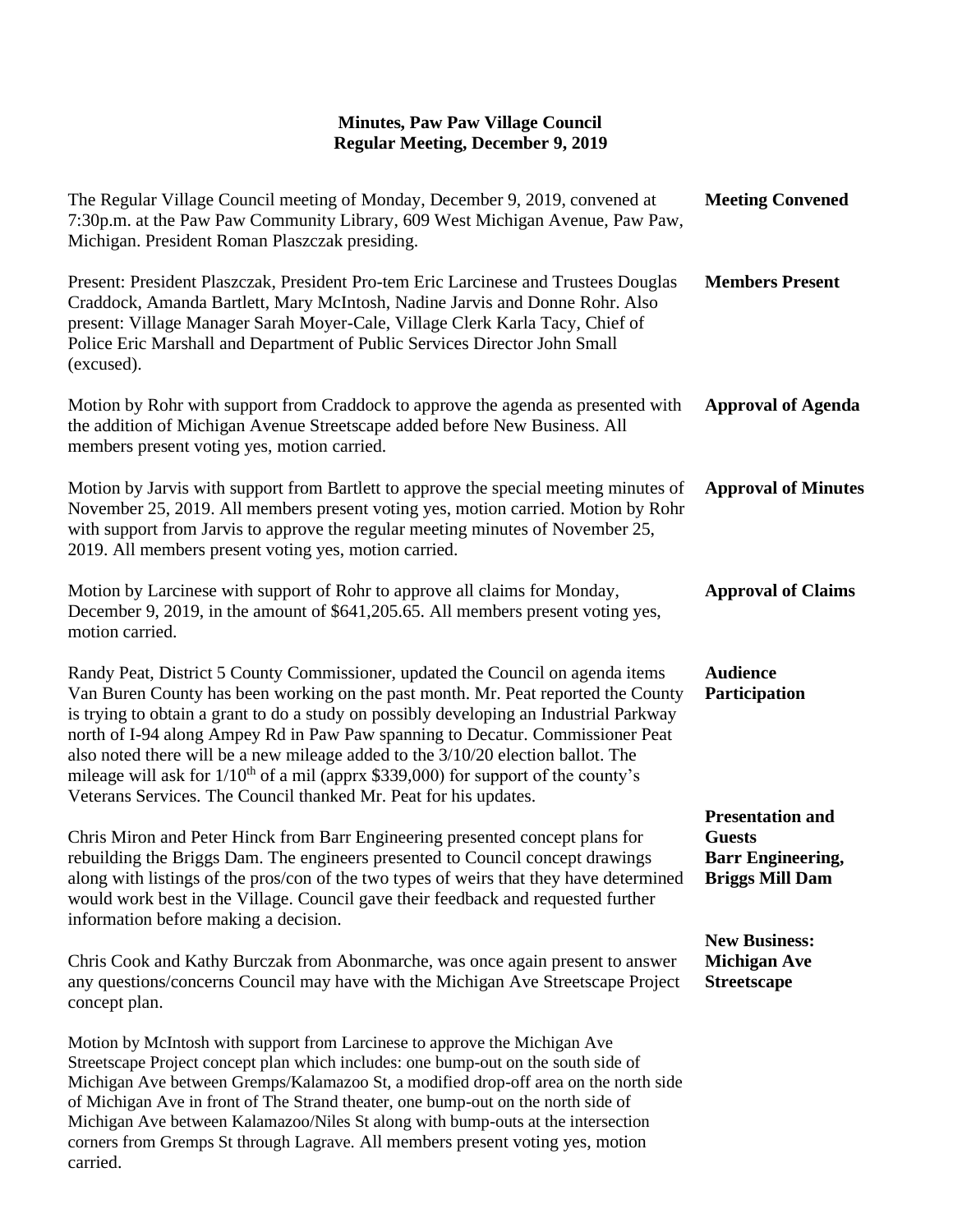The President's Executive Order on Enhancing State and Local Involvement in Refugee Resettlement of September 26, 2019 requires that after December  $26<sup>th</sup>$ , no refugee can be settled in a community without a resolution of support for refugee resettlement from the governing body of the local community. Resolution 19-17 allows future refugees, including children, to be initially settled in Paw Paw.

Motion by Craddock with support from Bartlett to approve Resolution 19-17 to Allow Initial Refugee Resettlement in the Village of Paw Paw. Roll call vote; Craddock, Rohr, Plaszczak, Bartlett voting yes, Larcinese, McIntosh, Jarvis voting no, motion carried.

Ordinance 476 would amend the Village Code of Ordinance regarding regulations relating to accessory buildings. The amendment states: No separate accessory building shall be erected in any required front yard and no separate accessory building shall be erected closer than 10 feet to a side or rear property line. Accessory buildings are limited to no more than one story and 14 feet in height. No accessory building shall have a first-floor area greater than 884 square feet.

Motion by Bartlett with support from McIntosh to adopt Ordinance 476 to amend regulations concerning accessory structures. Roll call vote; Bartlett, Jarvis, McIntosh, Plaszczak, Rohr, Craddock voting yes, Larcinese voting no, motion carried.

Community Development Coordinator, Leonard Lux, presented to Council how the new property maintenance strategy is going and results of recent rental inspections. Mr. Lux noted one third of the village was inspected for property maintenance code compliance this year. There were 30 buildings with maintenance issues. Due to noncompliance, 9 citations were issued and 3 court orders have been obtained to date. Across the whole village, 221 blight letters were sent out for issues including tall grass, junk vehicles, furniture, etc. Mr. Lux also noted, 205 rental inspections had been completed this year.

Moyer-Cale presented to Council the updated, tentatively agreed upon fire board protection agreement for approval. It is a five-year contract with a graduated increase in payment for future equipment purchases.

Motion by McIntosh with support from Craddock to approve and the Fire Board Protection Agreement as presented for a 5-year term. All members present voting yes, motion carried.

Moyer-Cale presented to Council the proposed, updated Capital Improvement Plan. Moyer-Cale gave an overview of each fund's proposed expenses and discussed significant changes. The CIP is a guideline for preparing the budget and items approved in the plan are not approved expenditures until they are approved within the budget.

Motion by Jarvis with support from Bartlett to approve the updated capital improvement plan for 2021-2026 as presented. All members present voting yes, motion carried.

**Resolution 19-17 to Allow Initial Refugee Resettlement**

**Ordinace 476 – Accessory Structures**

**Ongoing Business Community Development Report**

**Fire Board Protection Agreement**

#### **Capital Improvement Plan Approval**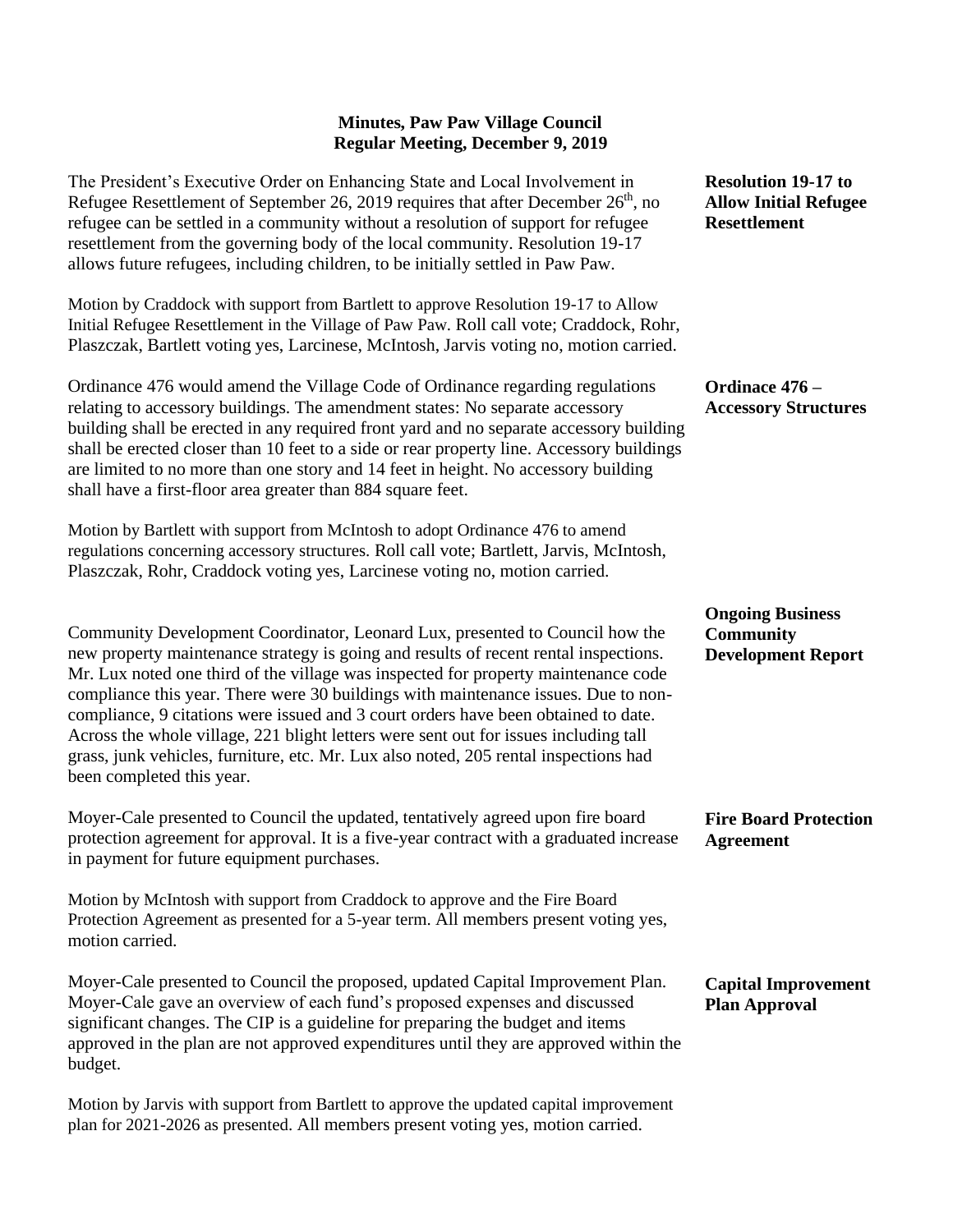| Motion by McIntosh with support from Bartlett to allow staff to disburse payments<br>between December 10 <sup>th</sup> and January 13 <sup>th</sup> provided that council is provided with a listing<br>of all checks disbursed during that time and that all payments follow approved<br>procedures. All members present voting yes, motion carried. | <b>Approval of</b><br><b>Necessary Check</b><br><b>Payments</b>      |
|-------------------------------------------------------------------------------------------------------------------------------------------------------------------------------------------------------------------------------------------------------------------------------------------------------------------------------------------------------|----------------------------------------------------------------------|
| No Report.                                                                                                                                                                                                                                                                                                                                            | <b>Committee Meetings</b><br>and Reports<br><b>Finance and Admin</b> |
| No Report.                                                                                                                                                                                                                                                                                                                                            | <b>Public Services</b>                                               |
| No Report.                                                                                                                                                                                                                                                                                                                                            | Area Parks & Rec                                                     |
| No Report.                                                                                                                                                                                                                                                                                                                                            | <b>DDA</b>                                                           |
| No Report.                                                                                                                                                                                                                                                                                                                                            | <b>Economic Develop</b>                                              |
| No Report.                                                                                                                                                                                                                                                                                                                                            | <b>Farmers Market</b>                                                |
| Larcinese reported that during the last Fire Board meeting, Township Supervisor Don<br>Stull updated the board regarding the property the Township hopes to complete the<br>purchase of soon to house the new fire station.                                                                                                                           | <b>Fire Board</b>                                                    |
| No Report.                                                                                                                                                                                                                                                                                                                                            | <b>Historical Committee</b>                                          |
| Rohr invited Council to the Housing Commission's annual Christmas dinner,<br>December, $16th$ at 5:30 pm.                                                                                                                                                                                                                                             | <b>Housing Commission</b>                                            |
| No Report.                                                                                                                                                                                                                                                                                                                                            | <b>Maple Lake</b><br><b>Preservation</b>                             |
| No Report.                                                                                                                                                                                                                                                                                                                                            | <b>Planning Commission</b>                                           |
| No Report.                                                                                                                                                                                                                                                                                                                                            | <b>Wellhead Protection</b>                                           |
| Craddock reported the Wine & Harvest's Executive Board were all voted back in<br>during the last meeting.                                                                                                                                                                                                                                             | Wine & Harvest                                                       |
| Plaszczak noted the Village looks great with the holiday lighting.                                                                                                                                                                                                                                                                                    | <b>Council Member</b><br><b>Comments</b><br><b>Plaszczak</b>         |
| McIntosh reported she received a call from a gentleman regarding snow obstructing<br>the crosswalks. Moyer-Cale noted she has discussed with DPS Director Small to get<br>this issue remedied.                                                                                                                                                        | <b>McIntosh</b>                                                      |
| Moyer-Cale reported she was recently contacted by Donna Oas of 308 Madison St.                                                                                                                                                                                                                                                                        | <b>Manager Comments</b>                                              |

Ms. Oas notified Moyer-Cale that she will selling her home and surrounding acreage

**Moyer-Cale**